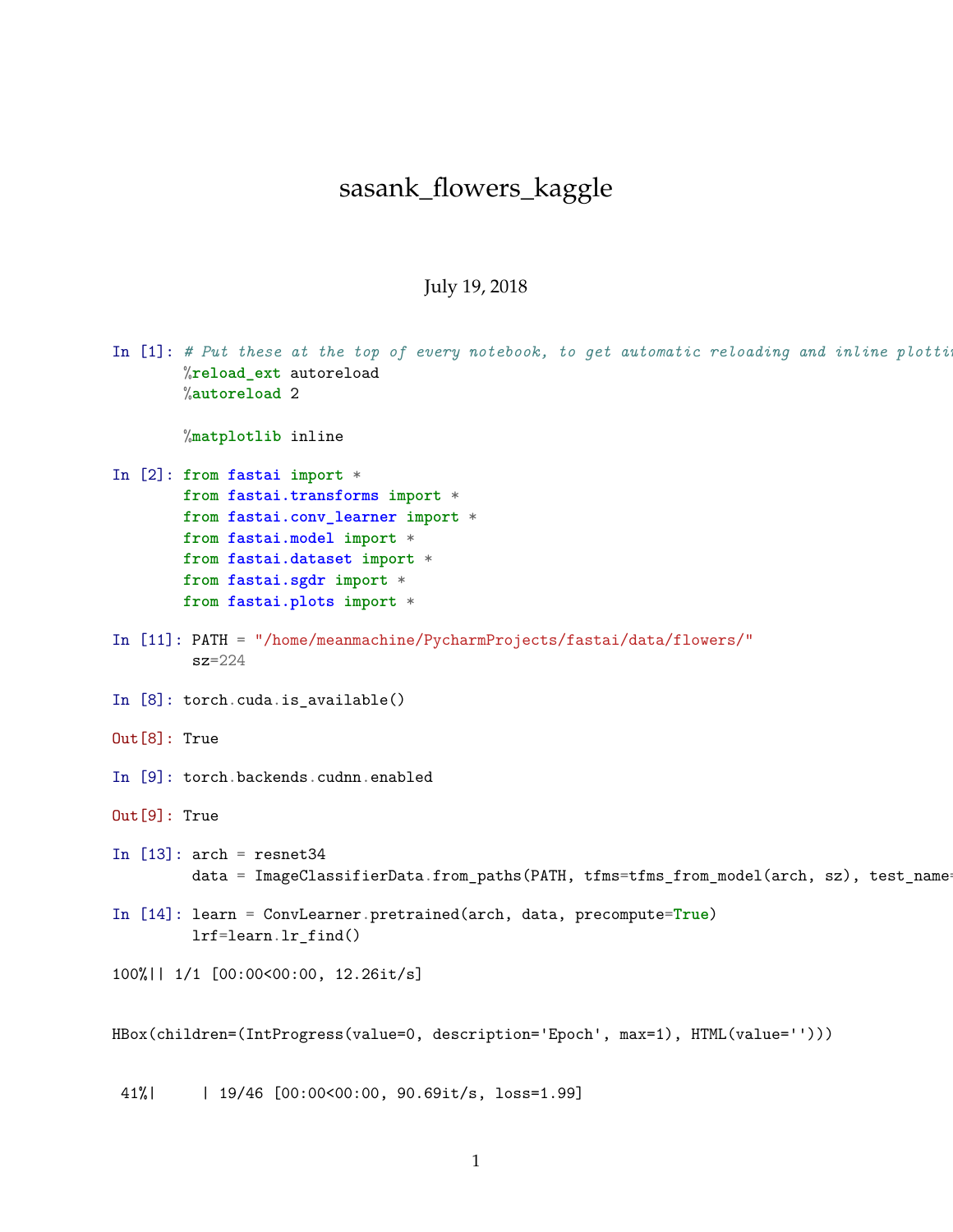

In [16]: learn.sched.plot()

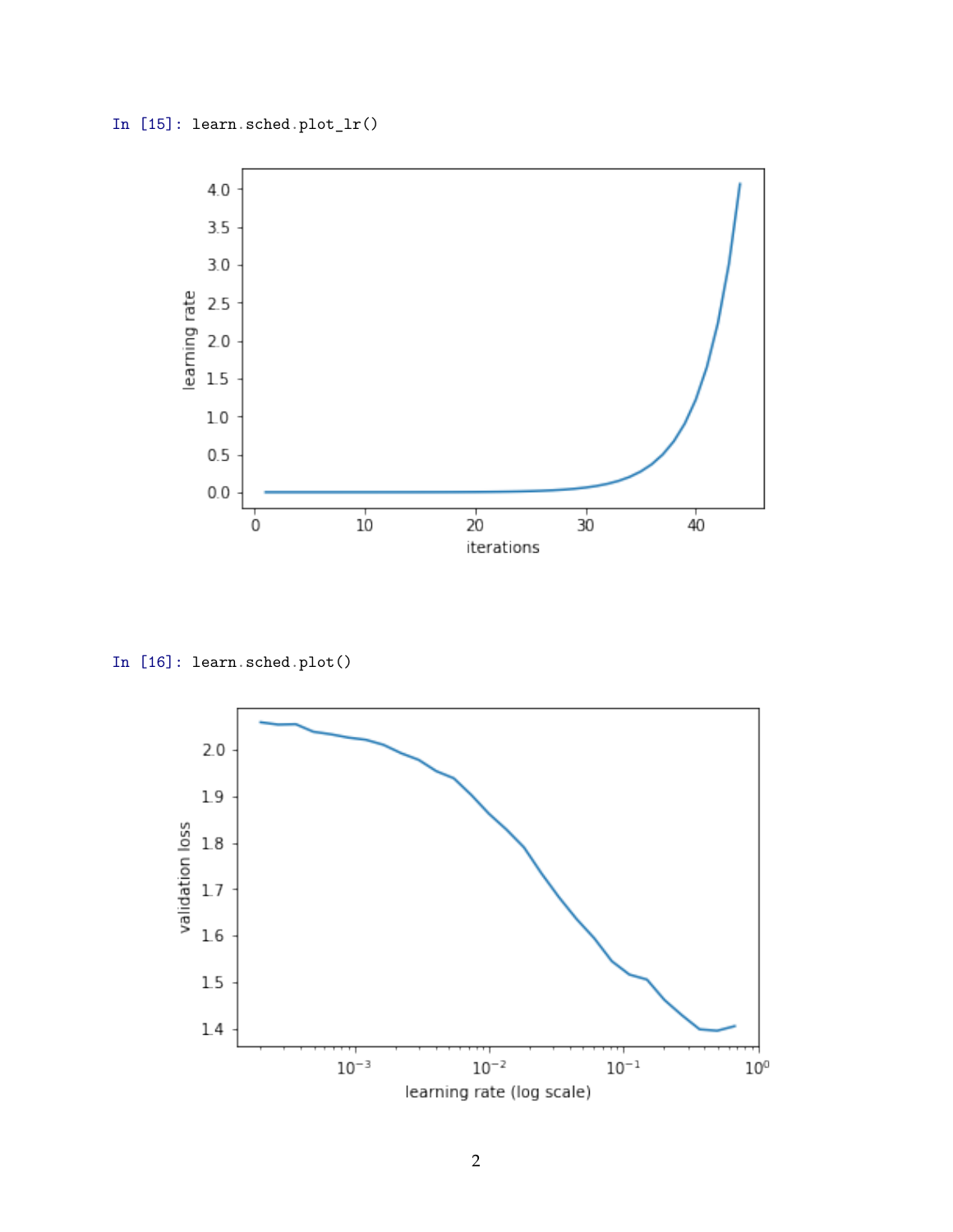In [17]: data = ImageClassifierData.from\_paths(PATH, tfms=tfms\_from\_model(arch, sz)) learn = ConvLearner.pretrained(arch, data, precompute=**True**)  $learn.fit(1e-1, 2)$ 

HBox(children=(IntProgress(value=0, description='Epoch', max=2), HTML(value='')))

| epoch    |                  | trn loss val_loss accuracy |          |
|----------|------------------|----------------------------|----------|
| $\Omega$ | 0.876765 0.45727 |                            | 0.885333 |
|          |                  | 0.680776  0.444654  0.892  |          |

Out[17]: [0.4446543811162313, 0.8919999992052714]

```
In [18]: bs = 64 #batch size
        tfms = tfms_from_model(arch, sz, aug_tfms=transforms_side_on, max_zoom=1.1)
        data = ImageClassifierData.from_paths(PATH, tfms=tfms, bs=bs, num_workers=4)
        learn = ConvLearner.pretrained(arch, data, precompute=True, ps=0.5)
```
In [19]: learn.fit(1e-1, 1) learn.precompute=**False**

HBox(children=(IntProgress(value=0, description='Epoch', max=1), HTML(value='')))

| epoch | trn loss | val loss | accuracy |
|-------|----------|----------|----------|
|       | 0.977309 | 0.607179 | 0.832    |

In [20]: learn.unfreeze() lr=np.array([1e-3,1e-2,1e-1])

In  $[21]$ : learn.fit(lr, 3, cycle\_len=1)

HBox(children=(IntProgress(value=0, description='Epoch', max=3), HTML(value='')))

| epoch            | trn loss | val loss | accuracy |
|------------------|----------|----------|----------|
| $\left( \right)$ | 0.604349 | 0.337058 | 0.888    |
| 1.               | 0.384032 | 0.217698 | 0.925333 |
| 2                | 0.267989 | 0.214594 | 0.937333 |

Out[21]: [0.21459434866905214, 0.9373333346048991]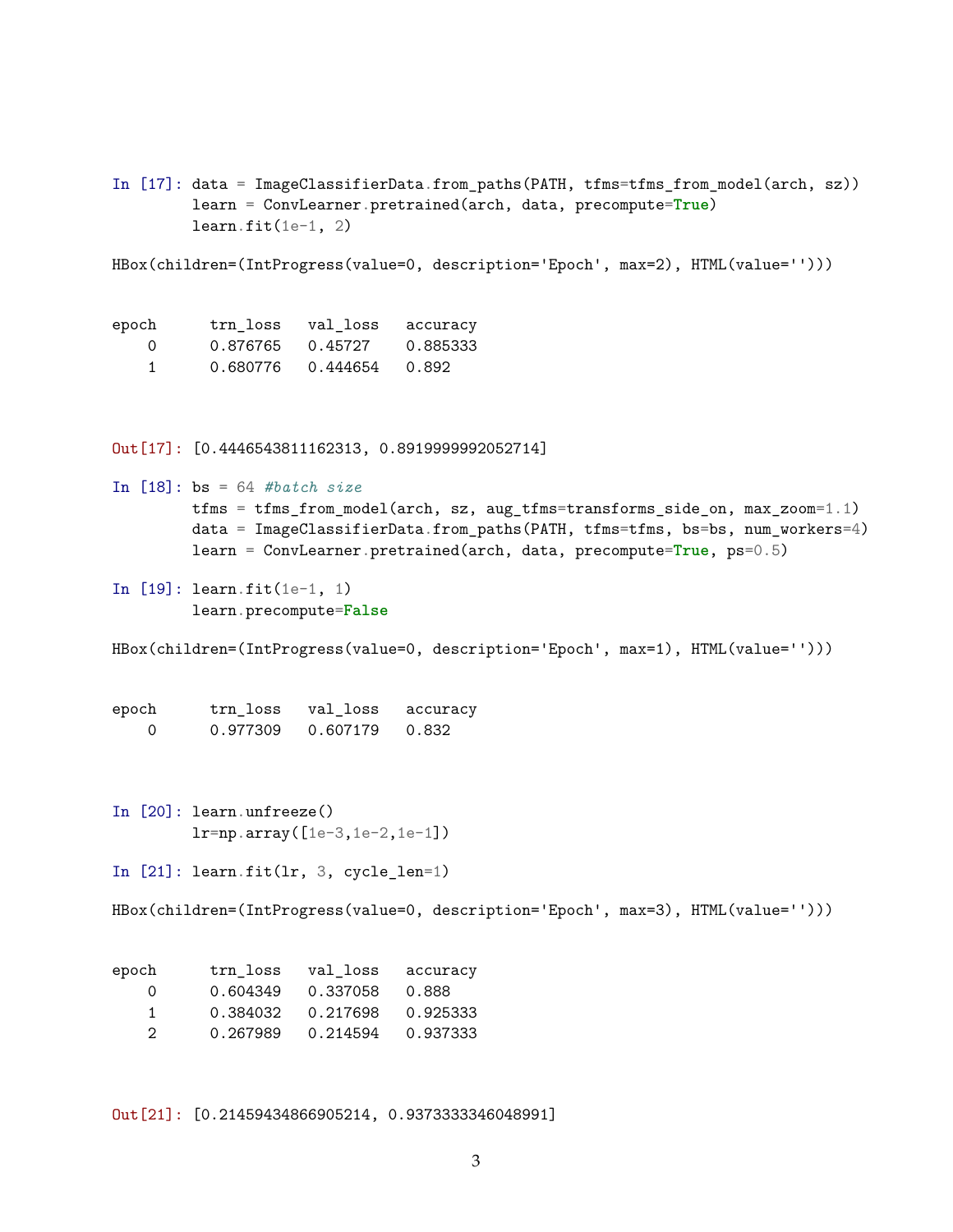```
In [22]: learn.save('flower')
In [23]: learn.load('flower')
In [24]: log_preds, y = learn.TTA()probs = np.mean(np.exp(log_preds),0)
         accuracy_np(probs,y)
```
Out[24]: 0.936

```
In [25]: preds = np.argmax(probs, axis=1)
         probs = probs[:, 1]
```
**from sklearn.metrics import** confusion\_matrix  $cm = \text{confusion_matrix}(y, \text{preds})$ 

In [26]: plot\_confusion\_matrix(cm, data.classes)

| [[128 7      |          |                                               | 6         | 3 | 6 I       |
|--------------|----------|-----------------------------------------------|-----------|---|-----------|
|              |          | $\begin{bmatrix} 0 & 1 & 4 & 3 \end{bmatrix}$ |           | 3 | 21        |
| $\mathbf{L}$ |          |                                               | 0 0 141 0 |   | 91        |
| L            | Ω        | $1 \quad$                                     |           |   | 1 148 0   |
| L            | $\Omega$ | Ω                                             |           |   | 8 0 142]] |
|              |          |                                               |           |   |           |



## Confusion matrix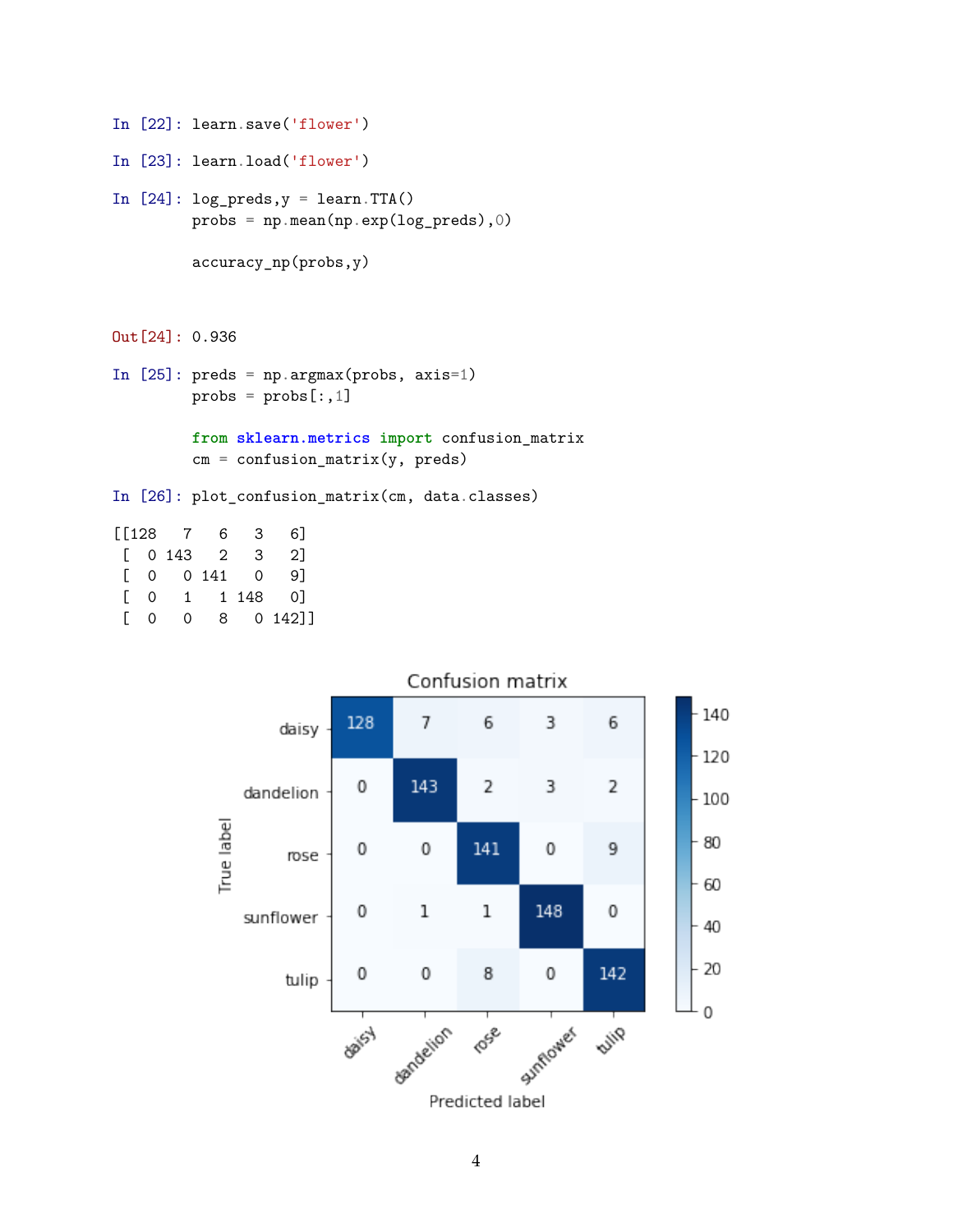In [27]: fn = '/home/meanmachine/PycharmProjects/fastai/data/flowers/test1/0002.jpg' learn.precompute = **False** Image.open(fn).resize((224,224))

Out[27]:



In [32]: learn.predict(is\_test=**True**)